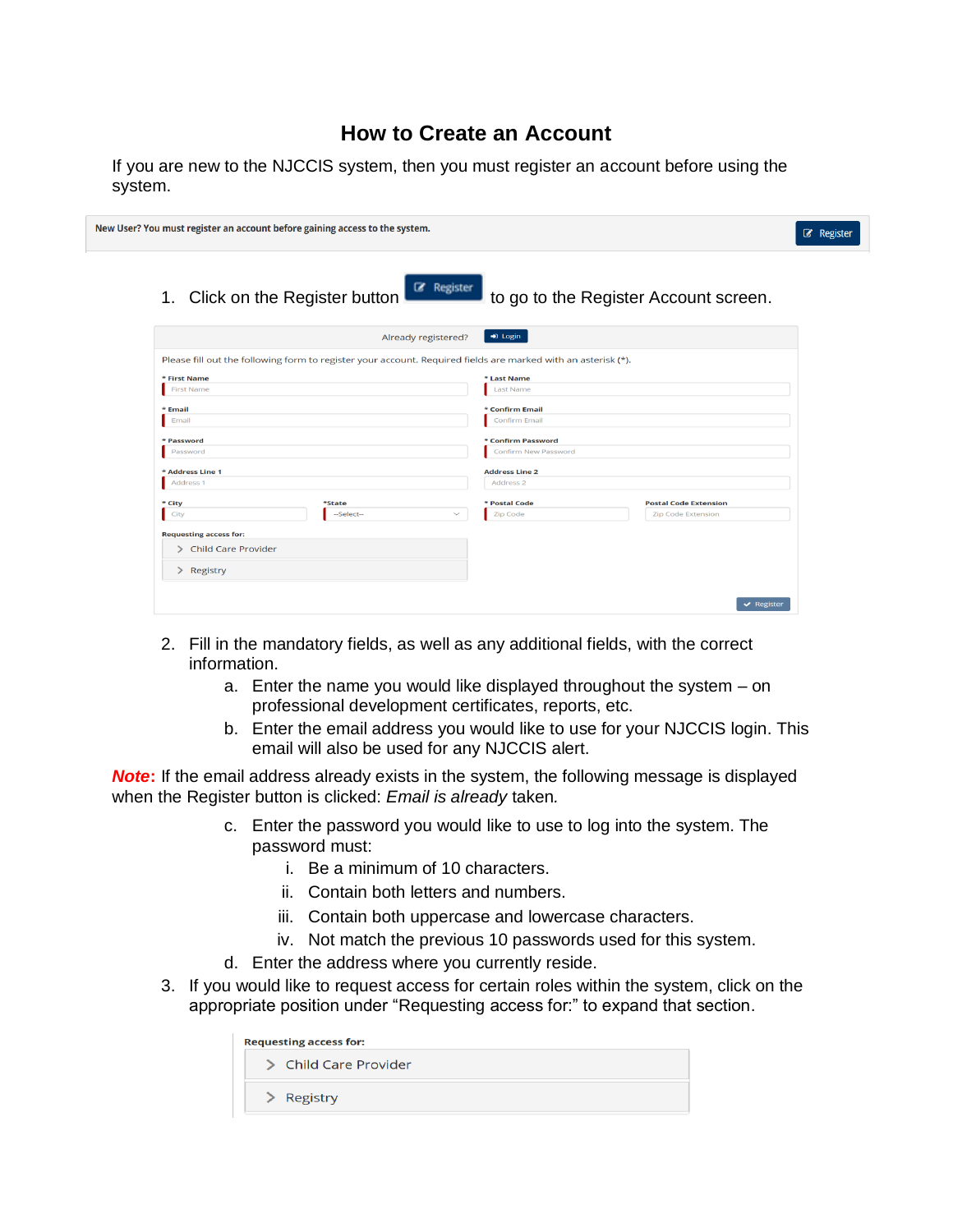a. Check the boxes for each position for which you are requesting access. If you check the ECE Assistant Teacher, ECE Teacher, and/or Trainer roles under the Registry position, additional fields appear at the bottom of the screen.

| * Setting                                                        |               |                                                        | <b>Child Care Employer</b> |                       |                                |
|------------------------------------------------------------------|---------------|--------------------------------------------------------|----------------------------|-----------------------|--------------------------------|
| --Select--                                                       |               | $\checkmark$                                           | $+$ Search Providers       |                       |                                |
| * Title                                                          |               |                                                        | * Educational Level        |                       |                                |
| --Select--                                                       |               | $\checkmark$                                           | --Select--                 |                       | $\checkmark$                   |
| $*$ Race                                                         |               |                                                        | * Ethnicity                |                       |                                |
| --Select--                                                       |               | $\checkmark$                                           | --Select--                 |                       | $\checkmark$                   |
|                                                                  |               |                                                        |                            |                       | $\blacktriangleright$ Register |
|                                                                  |               |                                                        |                            |                       |                                |
|                                                                  |               |                                                        |                            |                       |                                |
|                                                                  |               |                                                        |                            |                       |                                |
|                                                                  |               |                                                        |                            |                       |                                |
| Training Agencies you are associated with<br>$\rightarrow$ Print |               |                                                        |                            |                       |                                |
| Select                                                           | Agency Name ♦ | Staff Type $\triangleq$                                | Begin Date ♦               | End Date $\triangleq$ |                                |
|                                                                  |               | No records found                                       |                            |                       |                                |
|                                                                  |               | $\mathbb{H}$<br>$\mathsf{M}$<br>×<br>∢<br>$\mathbf{1}$ | $5 \vee$                   |                       |                                |
|                                                                  |               |                                                        |                            |                       |                                |
|                                                                  |               |                                                        |                            |                       | $+$ Add                        |
|                                                                  |               |                                                        |                            |                       |                                |
|                                                                  |               |                                                        |                            |                       | $\blacktriangleright$ Register |
|                                                                  |               |                                                        |                            |                       |                                |

b. To add a provider(s), click on the Search Providers button it is available. This displays the Add Provider(s) section.

| <b>Add Provider(s)</b>                                      |                                                                                                                                                                                                                                                                                                                                                                                                                            |
|-------------------------------------------------------------|----------------------------------------------------------------------------------------------------------------------------------------------------------------------------------------------------------------------------------------------------------------------------------------------------------------------------------------------------------------------------------------------------------------------------|
| Enter Provider Search Criteria                              |                                                                                                                                                                                                                                                                                                                                                                                                                            |
| your search.                                                |                                                                                                                                                                                                                                                                                                                                                                                                                            |
| * Select Field to Search<br>×<br>--Select--<br>$\checkmark$ |                                                                                                                                                                                                                                                                                                                                                                                                                            |
|                                                             |                                                                                                                                                                                                                                                                                                                                                                                                                            |
|                                                             | First, select a field to search in and then either type or select the term you would like to search for within that field. If you would<br>like to search multiple fields, click the "Add Search Criteria" button and again select the field you'd like to search and type or select<br>the term to search for within that field. Once the search parameters are how you'd like them, click the "Search" button to execute |

- c. Select a field from the Select Field to Search dropdown menu.
	- i. Type the term to search for within the Type Term for Search field.

+ Add Search Criteria | \* Reset Search | Q. Search |

| <b>Facility Name</b> | $\checkmark$ | little angels | × | × |
|----------------------|--------------|---------------|---|---|
|----------------------|--------------|---------------|---|---|